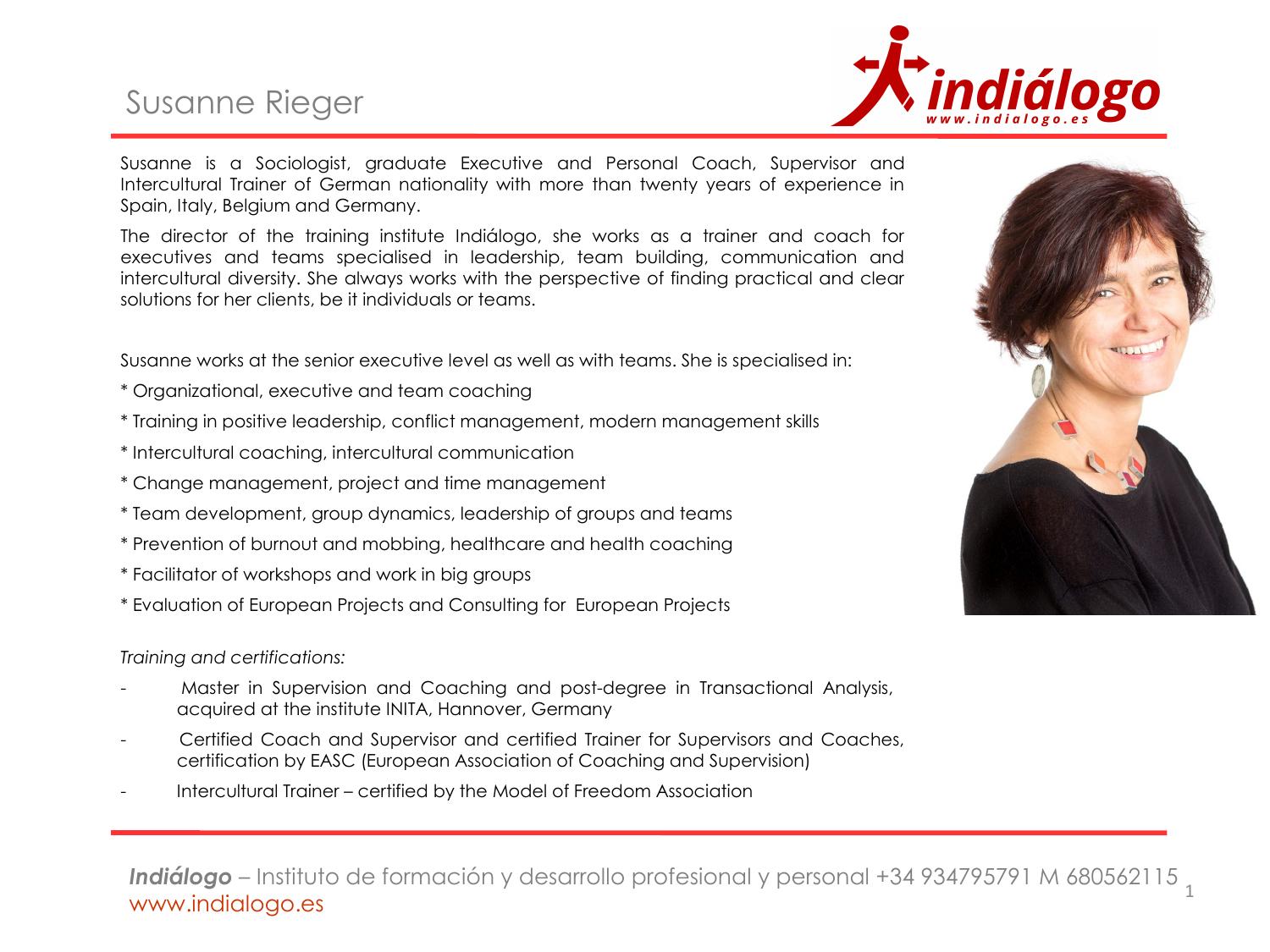# Susanne Rieger



### **Qualifications and Experience**:

**-** *Coaching and supervision:* trained, certified and current President board member as chair of the quality committee/President of EASC (European Association for Supervision and Coaching). Wide experience in executive and individual coaching, in groups and with teams in companies, organizations and institutions. She gives lessons on the work in international teams and coaching at the University of Tarragona, Deusto/San Sebastian and for various district governments.

- *Training and formation:* more than twenty years of experience in education and training in various projects and on different topics. She combines theoretical aspects with practical elements that are useful for clients in their daily life. Experience with European institutions.

- *International business:* trained and certified by the Model of Freedom Association. She works with companies and executives on aspects of diversity and intercultural competence.

*"It is my passion to accompany my clients in their personal and professional development. I am specialized in executive and team coaching and my main approach is the development of social, communicative and intercultural competence to promote my clients' success. Their specific needs are my starting point. Together*  with them I look for concrete solutions. My favourite subjects are creating successful teams, supporting *leaders in the development of their own positive leadership style, establishing good communication and helping people to see conflicts and changes as an opportunity and a chance."*

*Working methods:* transactional analysis, gestalt and system theory, gamification and creative methods

### *Languages:* Susanne works in German, Spanish and English

Coaching and training sessions since 1998, 10,000+ hours of coaching, 8,000h+ hours of training. Certified Coach and Supervisor and Trainer for Coaches and Supervisors (EASC)

*Formats*: in-person and Skype sessions (only in combination with in-person)

Working as an external evalutor of EU Erasmus Projets since 2015.